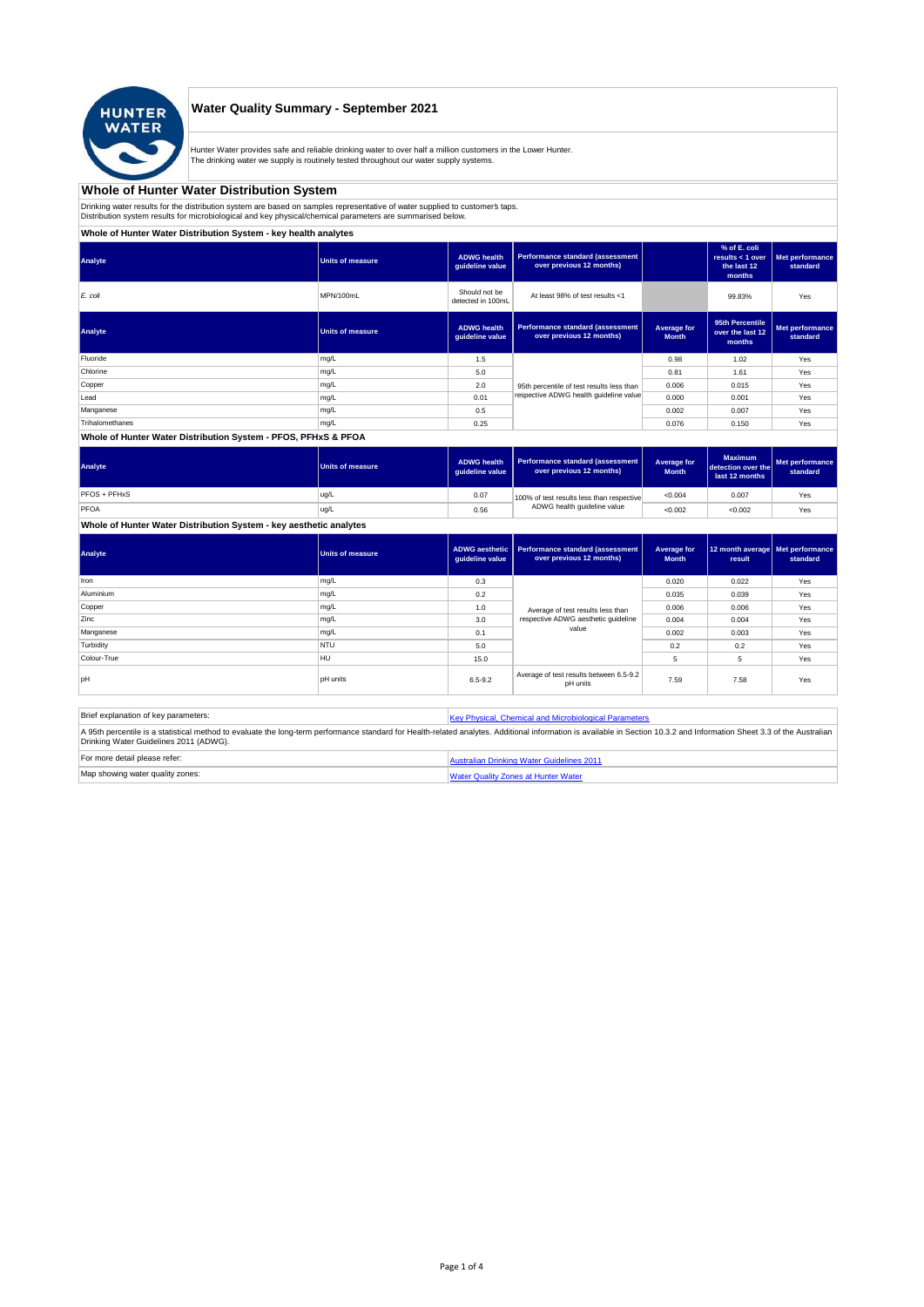## **Water Quality Zones**

| Anna Bay and Nelson Bay Zone - key health analytes |                  |                                       |                                                                     |                             |                                                           |                             |
|----------------------------------------------------|------------------|---------------------------------------|---------------------------------------------------------------------|-----------------------------|-----------------------------------------------------------|-----------------------------|
| Analyte                                            | Units of measure | <b>ADWG health</b><br>guideline value | <b>Performance standard (assessment</b><br>over previous 12 months) |                             | % of E. coli<br>results < 1 over<br>the last 12<br>months | Met performance<br>standard |
| E. coli                                            | MPN/100mL        | Should not be<br>detected in 100mL    | At least 98% of test results <1                                     |                             | 100.00%                                                   | Yes                         |
| Analyte                                            | Units of measure | <b>ADWG health</b><br>guideline value | <b>Performance standard (assessment</b><br>over previous 12 months) | Average for<br><b>Month</b> | 95th Percentile<br>over the last 12<br>months             | Met performance<br>standard |
| Fluoride                                           | mg/L             | 1.5                                   |                                                                     | 1.00                        | 1.02                                                      | Yes                         |
| Chlorine                                           | mg/L             | 5.0                                   |                                                                     | 0.89                        | 2.12                                                      | Yes                         |
| Copper                                             | mg/L             | 2.0                                   | 95th percentile of test results less than                           | 0.006                       | 0.012                                                     | Yes                         |
| Lead                                               | mg/L             | 0.01                                  | respective ADWG health guideline value                              | 0.000                       | 0.000                                                     | Yes                         |
| Manganese                                          | mg/L             | 0.5                                   |                                                                     | 0.002                       | 0.005                                                     | Yes                         |
| Trihalomethanes                                    | mg/L             | 0.25                                  |                                                                     | 0.058                       | 0.102                                                     | Yes                         |

**Anna Bay and Nelson Bay Zone - PFOS, PFHxS & PFOA**

| Analyte      | Units of measure | <b>ADWG health</b><br>quideline value | Performance standard (assessment<br>over previous 12 months) | <b>Average for</b><br><b>Month</b> | <b>Maximum</b><br>detection over the<br>last 12 months | Met performance<br>standard |
|--------------|------------------|---------------------------------------|--------------------------------------------------------------|------------------------------------|--------------------------------------------------------|-----------------------------|
| PFOS + PFHxS | ug/L             | 0.07                                  | 100% of test results less than respective                    | < 0.004                            | < 0.004                                                | Yes                         |
| PFOA         | ug/L             | 0.56                                  | ADWG health guideline value                                  | < 0.002                            | < 0.002                                                | Yes                         |

**Anna Bay and Nelson Bay Zone - key aesthetic analytes**

| Analyte     | Units of measure | ADWG aesthetic  <br>guideline value | Performance standard (assessment<br>over previous 12 months) | Average for<br><b>Month</b> | 12 month average   Met performance<br>result | standard |
|-------------|------------------|-------------------------------------|--------------------------------------------------------------|-----------------------------|----------------------------------------------|----------|
| Iron        | mg/L             | 0.3                                 |                                                              | 0.020                       | 0.021                                        | Yes      |
| Aluminium   | mg/L             | 0.2                                 |                                                              | 0.033                       | 0.036                                        | Yes      |
| Copper      | mg/L             | 1.0                                 | Average of test results less than                            | 0.006                       | 0.007                                        | Yes      |
| Zinc        | mg/L             | 3.0                                 | respective ADWG aesthetic quideline                          | 0.003                       | 0.003                                        | Yes      |
| Manganese   | mg/L             | 0.1                                 | value                                                        | 0.002                       | 0.002                                        | Yes      |
| Turbidity   | <b>NTU</b>       | 5.0                                 |                                                              | 0.2                         | 0.2                                          | Yes      |
| Colour-True | HU               | 15.0                                |                                                              |                             | 5                                            | Yes      |
| pH          | <b>pH</b> units  | $6.5 - 9.2$                         | Average of test results between 6.5-9.2<br>pH units          | 7.47                        | 7.50                                         | Yes      |

**Chichester Zone - key health analytes**

| Analyte         | <b>Units of measure</b> | <b>ADWG health</b><br>guideline value | Performance standard (assessment<br>over previous 12 months) |                             | % of E. coli<br>results $<$ 1 over<br>the last 12<br>months | Met performance<br>standard |
|-----------------|-------------------------|---------------------------------------|--------------------------------------------------------------|-----------------------------|-------------------------------------------------------------|-----------------------------|
| E. coli         | MPN/100mL               | Should not be<br>detected in 100mL    | At least 98% of test results <1                              |                             | 99.79%                                                      | Yes                         |
| Analyte         | <b>Units of measure</b> | <b>ADWG health</b><br>guideline value | Performance standard (assessment<br>over previous 12 months) | Average for<br><b>Month</b> | 95th Percentile<br>over the last 12<br>months               | Met performance<br>standard |
| Fluoride        | mg/L                    | 1.5                                   |                                                              | 0.91                        | 1.00                                                        | Yes                         |
| Chlorine        | mg/L                    | 5.0                                   |                                                              | 1.00                        | 1.47                                                        | Yes                         |
| Copper          | mg/L                    | 2.0                                   | 95th percentile of test results less than                    | 0.005                       | 0.027                                                       | Yes                         |
| Lead            | mg/L                    | 0.01                                  | respective ADWG health quideline value                       | 0.000                       | 0.001                                                       | Yes                         |
| Manganese       | mg/L                    | 0.5                                   |                                                              | 0.001                       | 0.007                                                       | Yes                         |
| Trihalomethanes | mg/L                    | 0.25                                  |                                                              | 0.046                       | 0.144                                                       | Yes                         |

**Chichester Zone - PFOS, PFHxS & PFOA**

| Analyte                                  | Units of measure | <b>ADWG health</b><br>guideline value | <b>Performance standard (assessment</b><br>over previous 12 months)      | Average for<br><b>Month</b> | <b>Maximum</b><br>detection over the<br>last 12 months | Met performance<br>standard |
|------------------------------------------|------------------|---------------------------------------|--------------------------------------------------------------------------|-----------------------------|--------------------------------------------------------|-----------------------------|
| PFOS + PFHxS                             | ug/L             | 0.07                                  | 100% of test results less than respective<br>ADWG health guideline value | < 0.004                     | 0.006                                                  | Yes                         |
| PFOA                                     | ug/L             | 0.56                                  |                                                                          | < 0.002                     | < 0.002                                                | Yes                         |
| Chichester Zone - key aesthetic analytes |                  |                                       |                                                                          |                             |                                                        |                             |

| Analyte     | <b>Units of measure</b> | ADWG aesthetic<br>guideline value | <b>Performance standard (assessment</b><br>over previous 12 months) | Average for<br><b>Month</b> | 12 month average   Met performance<br>result | standard |
|-------------|-------------------------|-----------------------------------|---------------------------------------------------------------------|-----------------------------|----------------------------------------------|----------|
| Iron        | mg/L                    | 0.3                               |                                                                     | 0.017                       | 0.020                                        | Yes      |
| Aluminium   | mg/L                    | 0.2                               |                                                                     | 0.034                       | 0.040                                        | Yes      |
| Copper      | mg/L                    | 1.0                               | Average of test results less than                                   | 0.005                       | 0.008                                        | Yes      |
| Zinc        | mg/L                    | 3.0                               | respective ADWG aesthetic quideline                                 | 0.003                       | 0.003                                        | Yes      |
| Manganese   | mg/L                    | 0.1                               | value                                                               | 0.001                       | 0.003                                        | Yes      |
| Turbidity   | <b>NTU</b>              | 5.0                               |                                                                     | 0.2                         | 0.2                                          | Yes      |
| Colour-True | <b>HU</b>               | 15.0                              |                                                                     | 5                           | 5                                            | Yes      |
| pH          | pH units                | $6.5 - 9.2$                       | Average of test results between 6.5-9.2<br>pH units                 | 7.69                        | 7.67                                         | Yes      |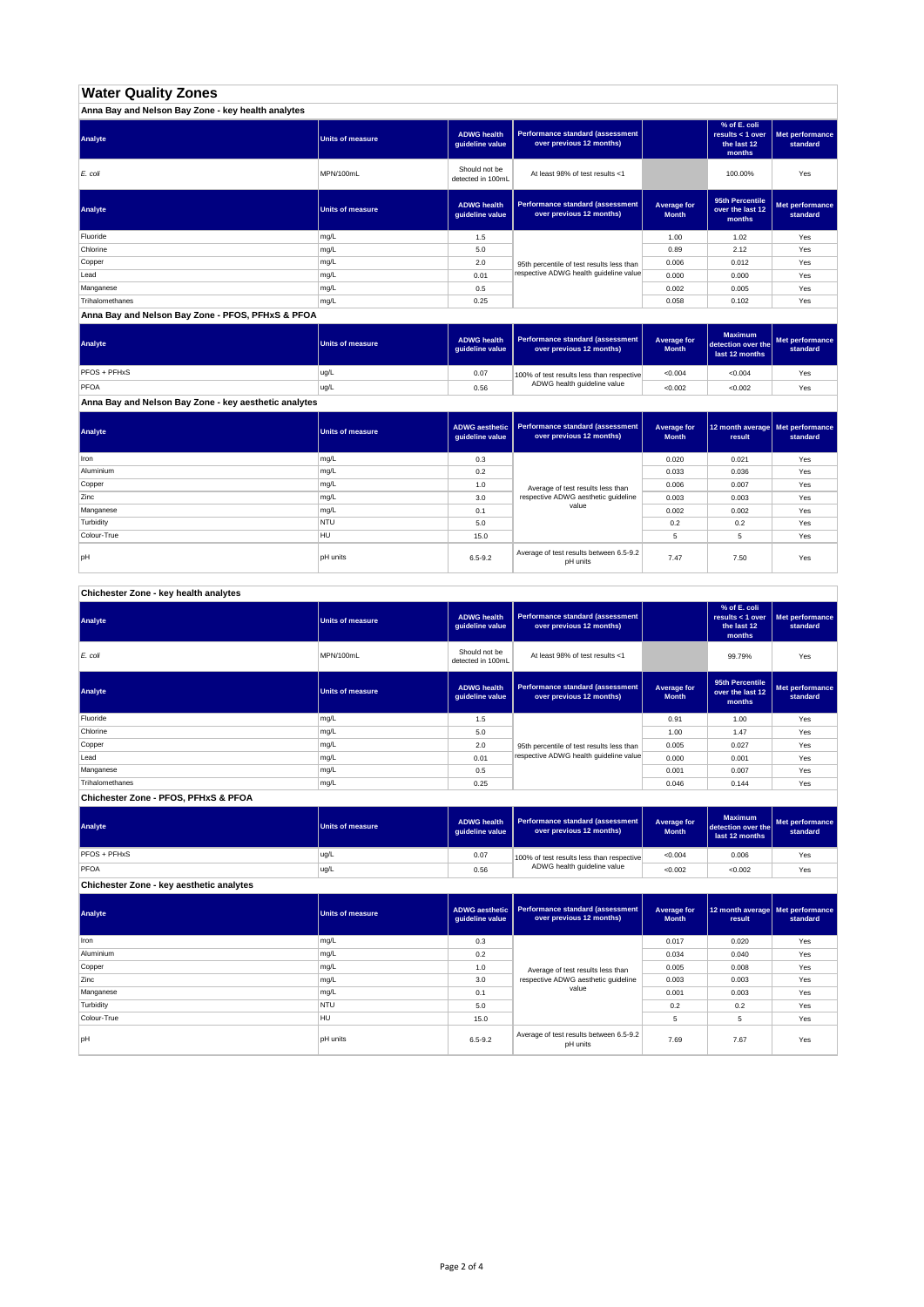| Grahamstown Zone - key health analytes |                         |                                       |                                                              |                             |                                                             |                             |
|----------------------------------------|-------------------------|---------------------------------------|--------------------------------------------------------------|-----------------------------|-------------------------------------------------------------|-----------------------------|
| Analyte                                | <b>Units of measure</b> | <b>ADWG health</b><br>guideline value | Performance standard (assessment<br>over previous 12 months) |                             | % of E. coli<br>results $<$ 1 over<br>the last 12<br>months | Met performance<br>standard |
| E. coli                                | MPN/100mL               | Should not be<br>detected in 100mL    | At least 98% of test results <1                              |                             | 99.79%                                                      | Yes                         |
| Analyte                                | <b>Units of measure</b> | <b>ADWG health</b><br>quideline value | Performance standard (assessment<br>over previous 12 months) | Average for<br><b>Month</b> | 95th Percentile<br>over the last 12<br>months               | Met performance<br>standard |
| Fluoride                               | mg/L                    | 1.5                                   |                                                              | 0.98                        | 1.04                                                        | Yes                         |
| Chlorine                               | mg/L                    | 5.0                                   |                                                              | 0.68                        | 1.37                                                        | Yes                         |
| Copper                                 | mg/L                    | 2.0                                   | 95th percentile of test results less than                    | 0.008                       | 0.011                                                       | Yes                         |
| Lead                                   | mg/L                    | 0.01                                  | respective ADWG health guideline value                       | 0.000                       | 0.001                                                       | Yes                         |
| Manganese                              | mg/L                    | 0.5                                   |                                                              | 0.002                       | 0.006                                                       | Yes                         |
| Trihalomethanes                        | mg/L                    | 0.25                                  |                                                              | 0.087                       | 0.147                                                       | Yes                         |
| Grahamstown Zone - PFOS, PFHxS & PFOA  |                         |                                       |                                                              |                             |                                                             |                             |

**ADWG health guideline value Average for Month Maximum detection over the last 12 months Met performance standard** 0.07 100% of test results less than respective  $\sim 0.004$  0.005  $\sim$  Yes 0.56 <0.002 <0.002 Yes PFOS + PFHxS ug/L<br>PFOA ug/L<br>PFOA ug/L PFOA ug/L 100% of test results less than respective ADWG health guideline value **Analyte Performance standard (assessment <b>Performance standard (assessment Performance standard (assessment Performance standard (assessment performance standard (assessment**)

**Grahamstown Zone - key aesthetic analytes**

| Analyte     | Units of measure | quideline value | ADWG aesthetic   Performance standard (assessment<br>over previous 12 months) | Average for<br><b>Month</b> | 12 month average   Met performance<br>result | standard |
|-------------|------------------|-----------------|-------------------------------------------------------------------------------|-----------------------------|----------------------------------------------|----------|
| Iron        | mg/L             | 0.3             |                                                                               | 0.022                       | 0.022                                        | Yes      |
| Aluminium   | mg/L             | 0.2             |                                                                               | 0.042                       | 0.049                                        | Yes      |
| Copper      | mg/L             | 1.0             | Average of test results less than                                             | 0.008                       | 0.005                                        | Yes      |
| Zinc        | mg/L             | 3.0             | respective ADWG aesthetic quideline                                           | 0.005                       | 0.004                                        | Yes      |
| Manganese   | mg/L             | 0.1             | value                                                                         | 0.002                       | 0.003                                        | Yes      |
| Turbidity   | <b>NTU</b>       | 5.0             |                                                                               | 0.3                         | 0.2                                          | Yes      |
| Colour-True | HU               | 15.0            |                                                                               | 5                           | 5                                            | Yes      |
| pH          | <b>pH</b> units  | $6.5 - 9.2$     | Average of test results between 6.5-9.2<br>pH units                           | 7.54                        | 7.52                                         | Yes      |

|  | Gresford Zone - key health analytes |
|--|-------------------------------------|
|  |                                     |

| Analyte                                | <b>Units of measure</b> | <b>ADWG</b> health<br>guideline value    | Performance standard (assessment<br>over previous 12 months)                                       |                                    | % of E. coli<br>results < $1$ over<br>the last 12<br>months | Met performance<br>standard |  |  |
|----------------------------------------|-------------------------|------------------------------------------|----------------------------------------------------------------------------------------------------|------------------------------------|-------------------------------------------------------------|-----------------------------|--|--|
| E. coli                                | MPN/100mL               | Should not be<br>detected in 100mL       | At least 98% of test results <1                                                                    |                                    | 100.00%                                                     | Yes                         |  |  |
| Analyte                                | <b>Units of measure</b> | <b>ADWG</b> health<br>guideline value    | Performance standard (assessment<br><b>Average for</b><br>over previous 12 months)<br><b>Month</b> |                                    | 95th Percentile<br>over the last 12<br>months               | Met performance<br>standard |  |  |
| Chlorine                               | mg/L                    | 5.0                                      | 95th percentile of test results less than<br>respective ADWG health guideline value                | 0.88                               | 1.39                                                        | Yes                         |  |  |
| Gresford Zone - PFOS, PFHxS & PFOA     |                         |                                          |                                                                                                    |                                    |                                                             |                             |  |  |
| Analyte                                | <b>Units of measure</b> | <b>ADWG</b> health<br>guideline value    | Performance standard (assessment<br>over previous 12 months)                                       | Average for<br>Month #             | <b>Maximum</b><br>detection over the<br>last 12 months      | Met performance<br>standard |  |  |
| PFOS + PFHxS                           | ug/L                    | 0.07                                     | 100% of test results less than respective                                                          | < 0.004                            | < 0.004                                                     | Yes                         |  |  |
| PFOA                                   | ug/L                    | 0.56                                     | ADWG health guideline value                                                                        | < 0.002                            | < 0.002                                                     | Yes                         |  |  |
| Gresford Zone - key aesthetic analytes |                         |                                          |                                                                                                    |                                    |                                                             |                             |  |  |
| Analyte                                | <b>Units of measure</b> | <b>ADWG aesthetic</b><br>guideline value | Performance standard (assessment<br>over previous 12 months)                                       | <b>Average for</b><br><b>Month</b> | 12 month average<br>result                                  | Met performance<br>standard |  |  |
| Turbidity                              | <b>NTU</b>              | 5.0                                      | Average of test results less than<br>respective ADWG aesthetic quideline<br>value                  | 0.2                                | 0.2                                                         | Yes                         |  |  |
| pH                                     | <b>pH</b> units         | $6.5 - 9.2$                              | Average of test results between 6.5-9.2<br>pH units                                                | 8.12                               | 8.04                                                        | Yes                         |  |  |